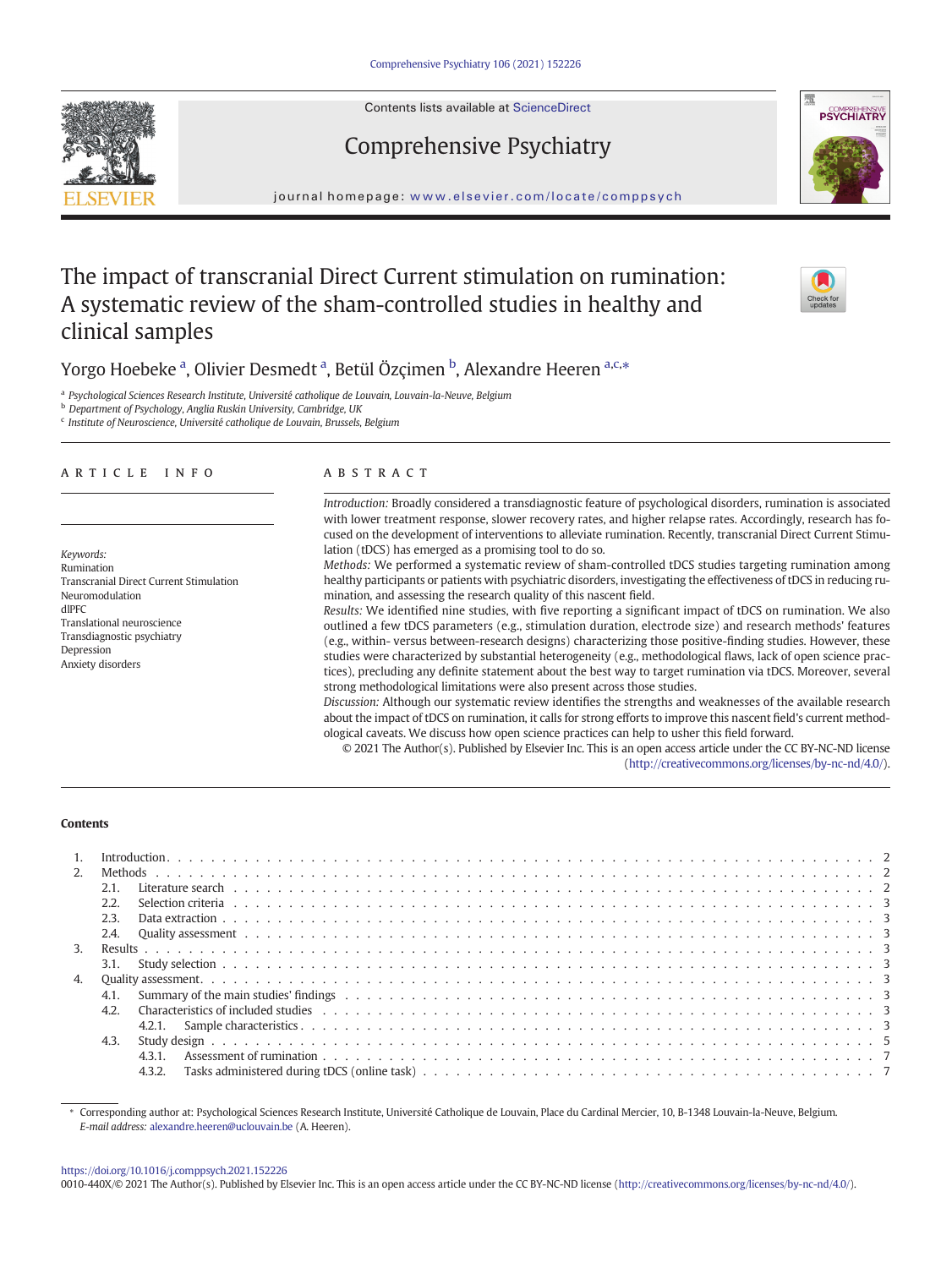#### 1. Introduction

Transcranial direct current stimulation (tDCS) is a non-invasive brain neuromodulation technique that has become a hot topic in contemporary clinical neuroscience as it can, through the modulation of brain cortical excitability, modulate cognitive and motor domains [[1,2](#page-7-0)]. It consists of the application of a weak, direct electric current through two electrodes, an anode and a cathode. These two electrodes are positioned over one's scalp to reach the neuronal tissue and induce polarization-shifts (i.e., the current flows from the anode to the cathode) on the resting membrane potential without triggering action potentials per se [\[3,4](#page-8-0)]. In this way, although individual responses to stimulation are not uniformly excitatory or inhibitory [[5](#page-8-0)], anodal tDCS is generally considered excitatory while cathodal tDCS is generally considered inhibitory [\[6\]](#page-8-0).

One of the strengths of tDCS is that it allows research blinding [\[4\]](#page-8-0). Indeed, many studies included a sham stimulation wherein the electrodes' position is identical to the active tDCS condition but with the current ramping down after a few seconds (e.g., 5 s [\[7](#page-8-0)]). This procedure has become commonly used in tDCS research and is known to be a way to provide the initial sensation of stimulation without the subsequent effects on cortical excitability ([[4](#page-8-0),[11\]](#page-8-0), but see [8–[11\]](#page-8-0)). Lastly, many studies have also relied on tDCS devices allowing full double-blind study design, highlighting the promise of this procedure in terms of research quality [\[4](#page-8-0)].

Because of its non-invasive nature, highly controlled sham condition, and relatively low cost compared to other neuromodulation techniques such as the transcranial magnetic stimulation (TMS), tDCS quickly arose as a promising therapeutic tool. Indeed, several systematic reviews and meta-analyses of randomized controlled trials indicated the safety and therapeutic efficacy of tDCS for a wide range of mental disorders [\[12](#page-8-0)], including, among others, depression and mood disorders [[13](#page-8-0)–15], anxiety disorders [\[16,17](#page-8-0)], psychotic disorders [\[18](#page-8-0)], painrelated disorders [\[19](#page-8-0)], substance use disorders [\[20\]](#page-8-0), and eating disorders [\[21\]](#page-8-0). Hence, this literature has prompted an exceptionally positive prospect vis-à-vis tDCS as a therapeutic tool.

However, although the impact of tDCS has not been confined to symptoms of mental disorders [\[22,23](#page-8-0)], uncertainty still abounds regarding the psychological mechanisms that may mediate the effects of tDCS on such a broad range of mental disorders. The only psychological mechanism that has been extensively studied so far in the understanding of the impact of tDCS across mental disorders is working memory (WM) [[24,25](#page-8-0)]. Comprehensive research on other mechanisms that may mediate the impact of tDCS on symptom reduction remains rather scarce.

Rumination is perhaps the prime example of such a mechanism [[26](#page-8-0),[27](#page-8-0)]. Rumination is classically defined as a perseverative, passive, self-focused thinking about the content, causes, and consequences of one's self, feelings, personal concerns, and upsetting experiences, without taking any problem-solving action [\[28\]](#page-8-0). It is involved in the onset and maintenance of depression and anxiety disorders [\[29,30\]](#page-8-0). Moreover, high rumination rates predict slower treatment response, lower rates of recovery, and higher rates of relapse in mood and anxiety disorders [\[31,32\]](#page-8-0). Finally, recent research has pointed to rumination as a viable and plausible target for transdiagnostic clinical interventions [[27,33](#page-8-0)]. Altogether, rumination thus appears as a plausible transdiagnostic feature of psychological disorders [\[30](#page-8-0),[34,35](#page-8-0)].

At the brain level, one common hypothesis shared across several prominent cognitive models of psychopathology is that rumination reflects impairments in top-down executive control, and that this failure results from a decreased activation of the prefrontal cortex, particularly of its dorsolateral part (dlPFC) [\[36](#page-8-0)–39]. Clinical and laboratory research have accordingly aligned with this perspective. First, research has extensively demonstrated the existence of strong associations between rumination and reduced top-down executive control, particularly in terms of difficulty to inhibit prepotent responses and shifting from one task to another (for recent meta-analyses, see [[40,41](#page-8-0)]). Moreover, there is mounting evidence indicating that improvement in executive control may mitigate rumination [42–[44\]](#page-8-0). Second, beyond behavioral research, neuroimaging research has also lent strong credence to the hypothesis that dlPFC is critically involved in the onset of rumination, at both the structural (i.e., cortical thickness) [\[45](#page-8-0)] and functional levels [\[46,47](#page-8-0)].

Recently, clinical promises have arisen from neuromodulation research. Several studies have indeed indicated that one can, as compared to sham stimulation, reduce rumination via a transient increase of the neural activity within the left dlPFC via anodal tDCS in both healthy and clinical samples [\[48,49](#page-8-0)]. Given the transdiagnostic nature and clinical relevance of rumination, these tDCS studies have prompted an especially enthusiastic appraisal vis-à-vis the prospects of tDCS as a new intervention ripe for targeting rumination [\[48,49\]](#page-8-0).

However, other studies failed to report such an effect [e.g., [50\]](#page-8-0). As such, uncertainty remains regarding the ability of tDCS to yield a reliable and robust impact on rumination. Moreover, prior research revealed that both tDCS-related parameters (e.g., montage, stimulation intensity) and inter/intraindividual factors (e.g., age, physiological state) may modulate tDCS effects [\[51,52\]](#page-8-0). In this way, one cannot exclude that study-to-study variations in stimulation parameters, montage, sample characteristics, and research protocols modulate tDCS' impact on rumination and may explain these mixed findings.

Therefore, the main goal of this project was to conduct a systematic review of the sham-controlled studies conducted among healthy and clinical samples, investigating the impact of tDCS on rumination. Following previous tDCS-related systematic reviews [[24\]](#page-8-0), we included studies relying on a between-subject or within-subject design. As recent systematic reviews on tDCS highlighted the study-to-study variations in terms of stimulation parameters [53–[55\]](#page-8-0), we also aimed at examining the potential impact of these parameters in light of the results of this systematic review. Finally, we also aimed at evaluating the methodological quality of this nascent field of research.

#### 2. Methods

We conducted a systematic review according to the PRISMA recommendations ([[56,](#page-8-0)[57](#page-9-0)]; for the PRISMA checklist, see the supplementary material available on the Open Science Framework ([https://osf.io/](https://osf.io/suaf4/) [suaf4/\)](https://osf.io/suaf4/). The data extraction and synthesis plan of this systematic review were preregistered on PROSPERO ([https://www.crd.york.ac.uk/pros](https://www.crd.york.ac.uk/prospero/display_record.php?RecordID=118540) [pero/display\\_record.php?RecordID=118540](https://www.crd.york.ac.uk/prospero/display_record.php?RecordID=118540) — Identifier: CRD420181 18540).

#### 2.1. Literature search

YH conducted a systematic literature search through November 2019 via PubMed, PsycInfo, and Scopus, using the following search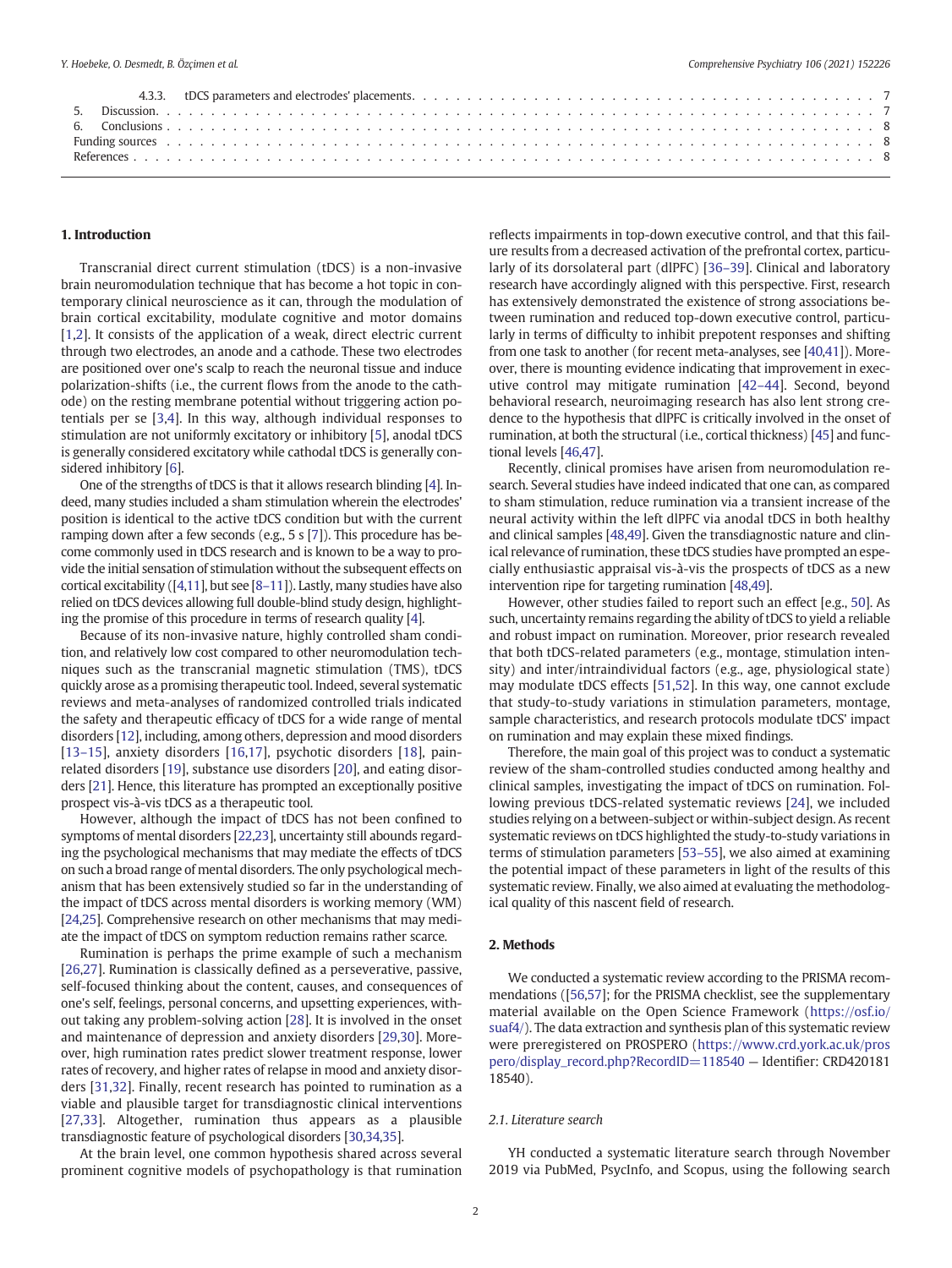terms: "tDCS" or "transcranial direct current stimulation" or "brain stimulation" or "neuro modulation" or "direct stimulation" or "transcranial electric stimulation" or "electric stimulation" or "non-invasive brain stimulation" combined with "rumination" or "repetitive negative thinking" or "post event processing" or "post-event processing" or "negative thinking" or "repetitive thinking" or "worry" or "repetitive thought" or "brooding" or "intrusive thoughts" or "ruminative" or "worrying" or "self-reflection". YH and AH reviewed and piloted this search string before conducting the literature search. It comprises various terms that may be used in the literature to refer to tDCS and terms conceptually analog to rumination. We updated the reference list on the 17th of February 2020 using the same search string on PubMed. For each database, the exact formatted codes for the search string are available on the Open Science Framework's account of this project ([https://osf.io/](https://osf.io/gu3na/) [gu3na/\)](https://osf.io/gu3na/)

#### 2.2. Selection criteria

We included studies that met the following PICOS criteria [\[58\]](#page-9-0): (a) Participants: adult participants, male or female, either healthy volunteers or clinical patients; (b) Intervention: tDCS; (c) Comparison: sham stimulation; (d) Outcomes: at least one state or trait measure of rumination (and analog terms such as worrying) as a dependent variable; (e) Study design: single or double-blind controlled study; (f) Publication type: published in a peer-reviewed journal, written in English. We excluded single case studies as well as studies devoid of sham-stimulation control condition. YH and BO screened the abstracts and titles independently. The inter-rater agreement between them was high (Kappa value: 0.81), and the discrepancies were resolved through discussion. YH then screened the full texts.

#### 2.3. Data extraction

Two authors (YH and OD) extracted the data according to a predefined list of relevant information, which was built upon previous systematic reviews and tDCS research [e.g., [25,54](#page-8-0)[,59,60\]](#page-9-0). With a kappa value of 0.86, the inter-rater agreement between them was high. The discrepancies were resolved through a discussion with a third author (AH). The main extracted variables were as follows: (a) sample size, (b) type of population (healthy vs clinical samples), (c) handedness (i.e., whether the researchers only recruited right-handed participants), (d) mean age, (e) percentage of women in the sample, (f) blinding, (g) study design (within-subjects or between-subjects), (h) compensation (whether participants received a financial compensation or course credits in exchange for their participation), (i) groups,  $(i)$  anode placement,  $(k)$  cathode placement,  $(l)$  whether the electrodes placement was cephalic (i.e., the two electrodes are placed over the scalp) or not), (m) stimulation intensity, (n) electrode size, (o) stimulation duration, (p) ramping parameters (e.g., 30-s ramp-up and 30-s ramp-down), (q) sham parameters (i.e., whether the current was briefly ramped-up and -down prior and after to absence of stimulation, and, if so its duration and intensity), (r) the interval between sessions (if within-subject design or multi-sessions), (s) the presence of a stressor, (t) the name of the state measure of rumination (if included), (v) the name of the trait measure of rumination (if included). [Table 1](#page-3-0) depicts the extracted data.

#### 2.4. Quality assessment

We assessed the studies' quality using the "RoB2" tool of the Cochrane Collaboration [\[61](#page-9-0)]. This tool aims at determining the possible sources of bias in randomized trials: (a) randomization process, (b) deviations from intended interventions, (c) missing outcome data, (d) measurement of the outcome, (e) selection of the reported results. This tool comprises a series of signaling questions within each domain that aim to elicit information about the study's features relevant to the risk of bias. A decision algorithm then generates a judgment about the risk of bias from each domain, based on the signaling questions, and also creates an overall risk of bias. Two authors (YH and OD) independently evaluated the risk of bias for each study. The inter-rater agreement was high, with a kappa value of 0.61. The few discrepancies were resolved through a discussion with a third author (AH).

#### 3. Results

#### 3.1. Study selection

[Fig. 1](#page-4-0) depicts the PRISMA flowchart diagram, summarizing the flow of information from identification to studies' inclusion [[56,](#page-8-0)[57\]](#page-9-0). Our search strategy identified 109 publications, of which 40 were duplicates. To consider the latest publications, a final search on PubMed identified seven additional records on the 17th of February 2020. We removed duplicates and then screened the abstracts from the remaining 76 publications. We excluded 63 papers from this step, as they were review articles, qualitative studies, case studies, dissertation abstracts, study protocols, and non-English articles. We further screened the remaining 13 articles, and we excluded four articles for the following reasons: (a) Rumination was not a dependent variable  $(n = 1)$ ; (b) The study did not include a sham tDCS group ( $n = 3$ ). After applying these exclusions, we found that nine studies satisfied the inclusion criteria (see [Fig. 1\)](#page-4-0).

#### 4. Quality assessment

As shown in [Fig. 2,](#page-4-0) the overall risk of bias was high, with four studies exhibiting a high risk of bias, and the five remaining ones showing some concerns. When looking at the criterion individually (see [Fig. 2](#page-4-0)), two characteristics stood out: only one study exhibited a low risk of bias regarding the random sequence generation, and none of the studies was free of potent, selective reporting. On the other hand, most studies exhibited a low risk of bias in terms of deviations from the intended intervention, processing of missing outcome data, or outcomes measurement. Altogether, these results suggest that random sequence generation and selective reporting were the two most problematic quality criteria. Note that only one study was pre-registered, but discrepancies were identified between the pre-registered protocol and the published research.

#### 4.1. Summary of the main studies' findings

As depicted in [Table 2](#page-5-0), five out of the nine studies reported that tDCS significantly alleviated rumination. In two studies, anodal tDCS on the left dlPFC significantly reduced state rumination, as compared to sham stimulation [[48,49](#page-8-0)]. In one study [\[62](#page-9-0)], this effect was found only through the mediation of the enhancement of WM operations. In another study [[63\]](#page-9-0), a bihemispheric tDCS-montage (anode on the right dlPFC and the cathode on the left dlPFC) increased state rumination, as compared to the opposite tDCS-montage (i.e., the anode on the left dlFPC and the cathode on the right dlPFC) and sham stimulation. Finally, one study [[64](#page-9-0)] indicated that a 10-session cathodal stimulation program (over the right dlPFC) reduced trait worry compared to sham stimulation, among patients with a general anxiety disorder. The four other studies did not report any direct effect of tDCS on state or trait ruminations.

#### 4.2. Characteristics of included studies

#### 4.2.1. Sample characteristics

[Tables 1 and 2](#page-3-0) summarize the main characteristics of the nine studies. The sample size varied from 18 to 118 participants. Three studies recruited only women, and most of the studies had more women than men (average  $= 81.39\%$  of women; min  $= 46\%$ ; max  $= 100\%$ ). Note that only De Raedt et al. [[49\]](#page-8-0) provided a justification for this restriction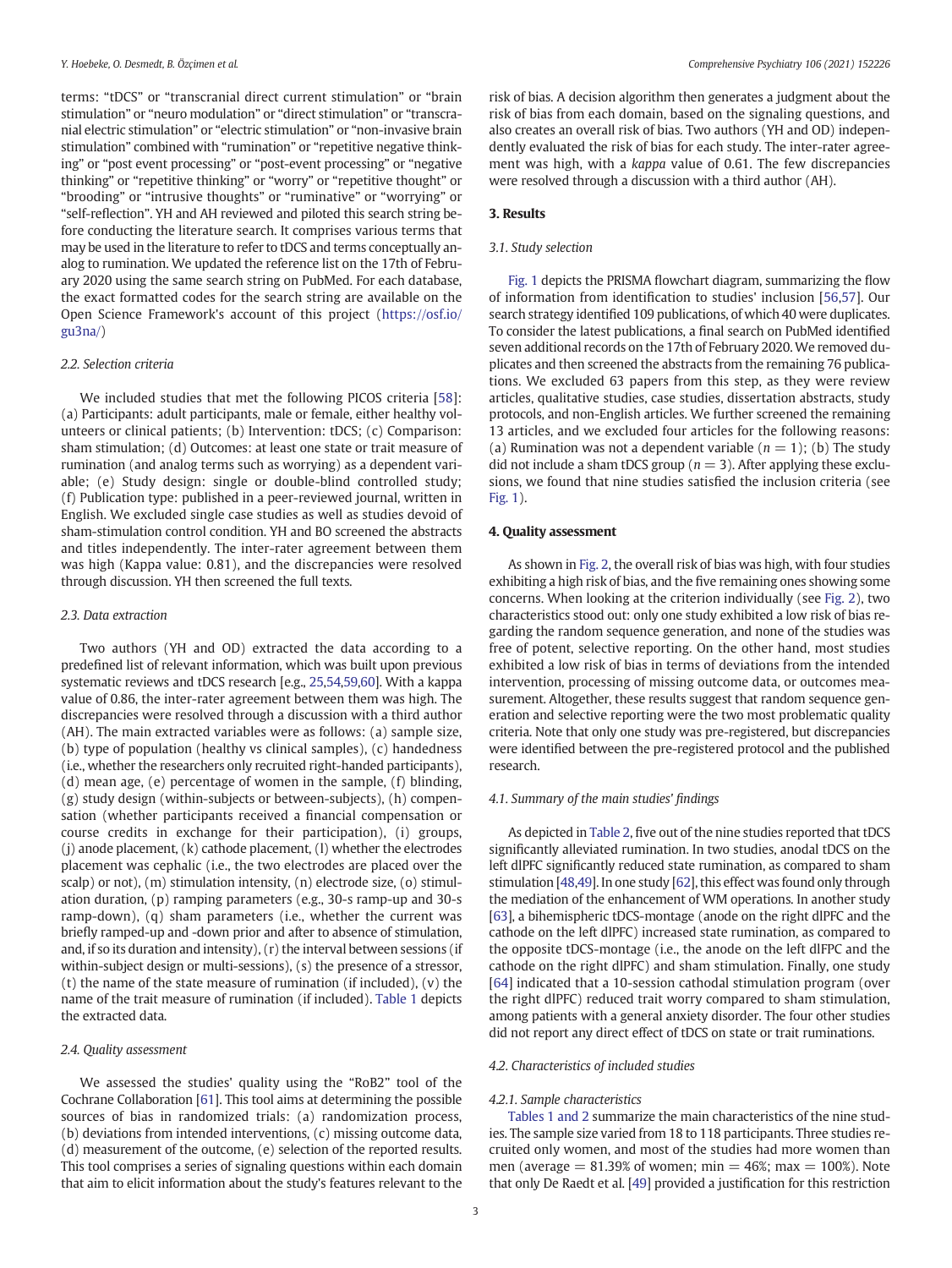Table 1<br>Sample characteristics, design of the studies, online task characteristics, and rumination measures characteristics. Sample characteristics, design of the studies, online task characteristics, and rumination measures characteristics.

<span id="page-3-0"></span>

| Study                                                                                                                                                                                                                |               |            | Sample characteristics                                                                           |                |           |           | Protocol characteristics |                        |                                                                                                                                                                          | Online task                | Stressor                                                          | Rumination measure                                                                                                                                                                                                                                                                                               |                        | Location  |
|----------------------------------------------------------------------------------------------------------------------------------------------------------------------------------------------------------------------|---------------|------------|--------------------------------------------------------------------------------------------------|----------------|-----------|-----------|--------------------------|------------------------|--------------------------------------------------------------------------------------------------------------------------------------------------------------------------|----------------------------|-------------------------------------------------------------------|------------------------------------------------------------------------------------------------------------------------------------------------------------------------------------------------------------------------------------------------------------------------------------------------------------------|------------------------|-----------|
|                                                                                                                                                                                                                      | $\geq$        |            | Type Handed-ness                                                                                 | Mean           | $\approx$ | Blinding  | Design                   |                        | Conditions $(n)$<br>Compe-nsation                                                                                                                                        |                            |                                                                   | State                                                                                                                                                                                                                                                                                                            | Trait                  |           |
|                                                                                                                                                                                                                      |               |            |                                                                                                  | Age            | Women     |           |                          |                        |                                                                                                                                                                          |                            |                                                                   |                                                                                                                                                                                                                                                                                                                  |                        |           |
| Baeken et al.<br>(2017)                                                                                                                                                                                              | $\Theta$      | I          | $\simeq$                                                                                         | 22.55          | 100       | S         | S-M                      | $\mathbf{L}$           | $(b)$ sham tDCS<br>$(a)$ tDCS;                                                                                                                                           | None                       | No. 5 min resting period.                                         | <b>MRSI</b>                                                                                                                                                                                                                                                                                                      |                        | BE        |
| Clarke et al.<br>(2020)                                                                                                                                                                                              | 95            | Ξ          | $\overline{\phantom{a}}$                                                                         | 22.13          | 78.9      | S         | $B-5$                    |                        | mindfulness (25);<br>(a) tDCS +<br>$(b)$ tDCS +                                                                                                                          | Minfulness<br>bodyscan     | Participants were asked to<br>actively worry for 5 min            | thoughts during a mindful breathing<br>Frequency of negative intrusive<br>task                                                                                                                                                                                                                                   |                        | <b>UV</b> |
|                                                                                                                                                                                                                      |               |            |                                                                                                  |                |           |           |                          |                        | mindwandering (25);<br>mindwandering (22)<br>mindfulness (23);<br>$(d)$ sham tDCS $+$<br>$(c)$ sham tDCS +                                                               |                            |                                                                   |                                                                                                                                                                                                                                                                                                                  |                        |           |
| De Raedt et al.<br>(2017)                                                                                                                                                                                            | 32            | Ξ          | $\approx$                                                                                        | 22.6           | 100       | S         | $S-N$                    | щ                      | (b) sham tDCS<br>$(a)$ tDCS;                                                                                                                                             | None                       | criticizing comments<br>Listening to audio of                     | <b>MRSI</b>                                                                                                                                                                                                                                                                                                      |                        | BE        |
| et al. (2015)<br>De Putter                                                                                                                                                                                           | 66            | Ξ          | $\mathbf{I}$                                                                                     | 23.09          | 80.3      | $\square$ | $B-5$                    | $\mathsf{L}\mathsf{L}$ | (a) $tDCS + WM$<br>training $(22b)$ ;                                                                                                                                    | WM training<br>and Control | No. 10 min resting period.                                        | <b>MRSI</b>                                                                                                                                                                                                                                                                                                      | <b>RRS</b>             | EE        |
|                                                                                                                                                                                                                      |               |            |                                                                                                  |                |           |           |                          |                        | $(c)$ sham tDCS $(22)$<br>(b) tDCS control<br>training (22);                                                                                                             | training                   |                                                                   |                                                                                                                                                                                                                                                                                                                  |                        |           |
| Kelley et al.<br>(2013)                                                                                                                                                                                              | 90            | Ξ          | $\approx$                                                                                        | $\overline{1}$ | 66.6      | $\Box$    | $B-5$                    | $\cup$                 | anode on left dIPFC<br>(a) bipolar tDCS,                                                                                                                                 | None                       | Negative feedback on essay<br>(after 10 min of tDCS) <sup>a</sup> | 10 item state rumination measure +<br>thought listing procedure                                                                                                                                                                                                                                                  |                        | USA       |
|                                                                                                                                                                                                                      |               |            |                                                                                                  |                |           |           |                          |                        | anode on right dIPFC<br>(b) bipolar tDCS,<br>$(28)$ ;<br>$(29)$ ;                                                                                                        |                            |                                                                   |                                                                                                                                                                                                                                                                                                                  |                        |           |
| et al. (2018)<br>Movahed                                                                                                                                                                                             | $\frac{8}{2}$ | GAD        |                                                                                                  | 28.7           | 46        | S         | $B-S$                    |                        | (c) pharmacotherapy<br>$(c)$ sham tDCS $(33)$<br>(b) sham tDCS $(6)$ ;<br>(a) tDCS $(6)$ ;                                                                               | None                       |                                                                   |                                                                                                                                                                                                                                                                                                                  | <b>PSWQ</b>            | $\cong$   |
|                                                                                                                                                                                                                      |               |            |                                                                                                  |                |           |           |                          |                        | $\odot$                                                                                                                                                                  |                            |                                                                   |                                                                                                                                                                                                                                                                                                                  |                        |           |
| Vanderhasselt<br>et al. (2013)                                                                                                                                                                                       | 32            | $\equiv$   | $\approx$                                                                                        | 22.28          | 62.5      | S         | $S-M$                    |                        | sham tDCS<br>(a) tDCS;<br>$\widehat{e}$                                                                                                                                  | IST                        | No. 8 min resting period.                                         | <b>MRSI</b>                                                                                                                                                                                                                                                                                                      | <b>RRS</b>             | BR        |
| Vanderhasselt<br>et al. (2015)                                                                                                                                                                                       | 33            | <b>ADD</b> | $\approx$                                                                                        | 44.03          | 72.7      | $\square$ | $B-S$                    |                        | (b) sham tDCS $(14)$<br>(a) $tDCS(19)$ ;                                                                                                                                 | PASAT training             |                                                                   |                                                                                                                                                                                                                                                                                                                  | <b>RRS</b>             | BR        |
| Voss et al.<br>(2018)                                                                                                                                                                                                | 118           | Ξ          | $\simeq$                                                                                         | 23.32          | 100       | $\Box$    | $B-5$                    |                        | (b) tDCS, cathode on<br>$(c)$ sham tDCS $(40)$<br>(a) tDCS, anode on<br>left dlPFC $(40)$ ;<br>left dIPFC (38);<br>F&C                                                   | modified CVLT              | followed by 10 min resting<br>Film with violent content<br>period | Modified PTQ                                                                                                                                                                                                                                                                                                     | Modified<br><b>PTQ</b> | DE        |
| Note: The dash means that data were not reported. GAD = General Anxiety Disorder; H<br>WM = working memory; MRSI = Momentary Ruminative Self-Focus Inventory; PTQ =<br>Task; CVLT = California Verbal Learning Test. |               |            | <sup>a</sup> Participants read this negative feedback during the last 5 min of tDCS stimulation. |                |           |           |                          |                        | <sup>b</sup> Not reported, but participants were randomly assigned to one of the 3 groups. Thus, considering groups of equal size, we assumed 22 participants per group. |                            |                                                                   | = Healthy; R = right-handed; S = Single blinding; D = double blinding; W-S = within-subjects; B-S = between-subjects; F = financial; C = course credits;<br>Perseverative Thinking Questionnaire: RRS = Ruminative Response Scale: PSWQ = Penn State Worry Questionnaire; PASAT = Paced Auditory Serial Addition |                        |           |

4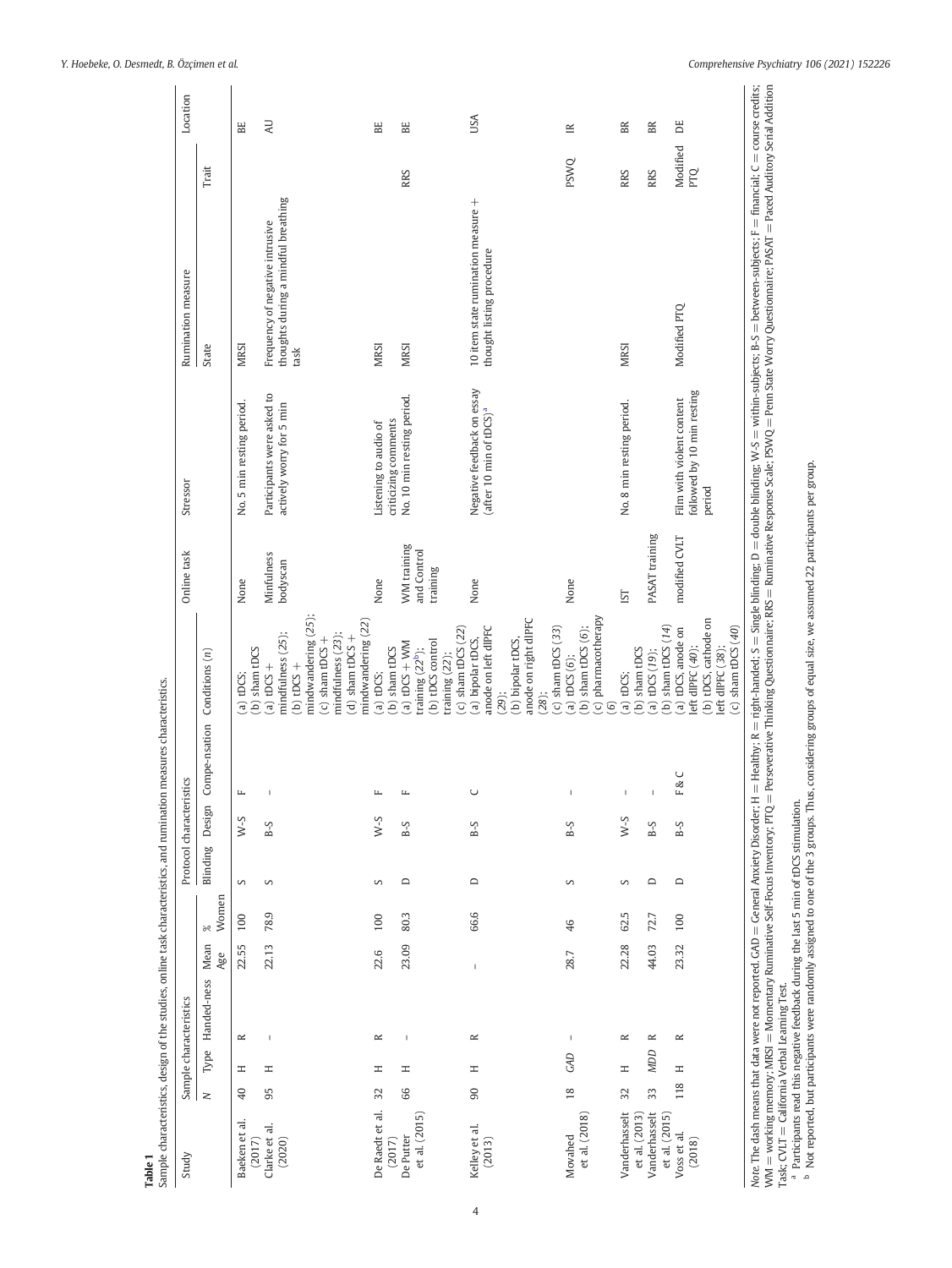<span id="page-4-0"></span>



to women; the other studies did not. Participants' mean age across studies was 26.08 years old ( $SD = 7.56$ ). And whereas six studies recruited right-handed participants, the others did not report participants' handedness.

4.3. Study design

Only two studies had a clinical sample qualifying either for generalized anxiety disorder [[64](#page-9-0)] or major depressive disorder [\[65\]](#page-9-0); others relied exclusively on healthy volunteers.

Three studies relied on a within-subjects design; each study including a between-session interval of at least 48 h. Moreover, the two studies relying on a clinical sample included multiple sessions of active tDCS [[64](#page-9-0),[65\]](#page-9-0). Details are available in [Table 2.](#page-5-0) In terms of the blinding, only four studies had a double blinding procedure. Finally, five studies



Fig. 2. Risk of bias assessment.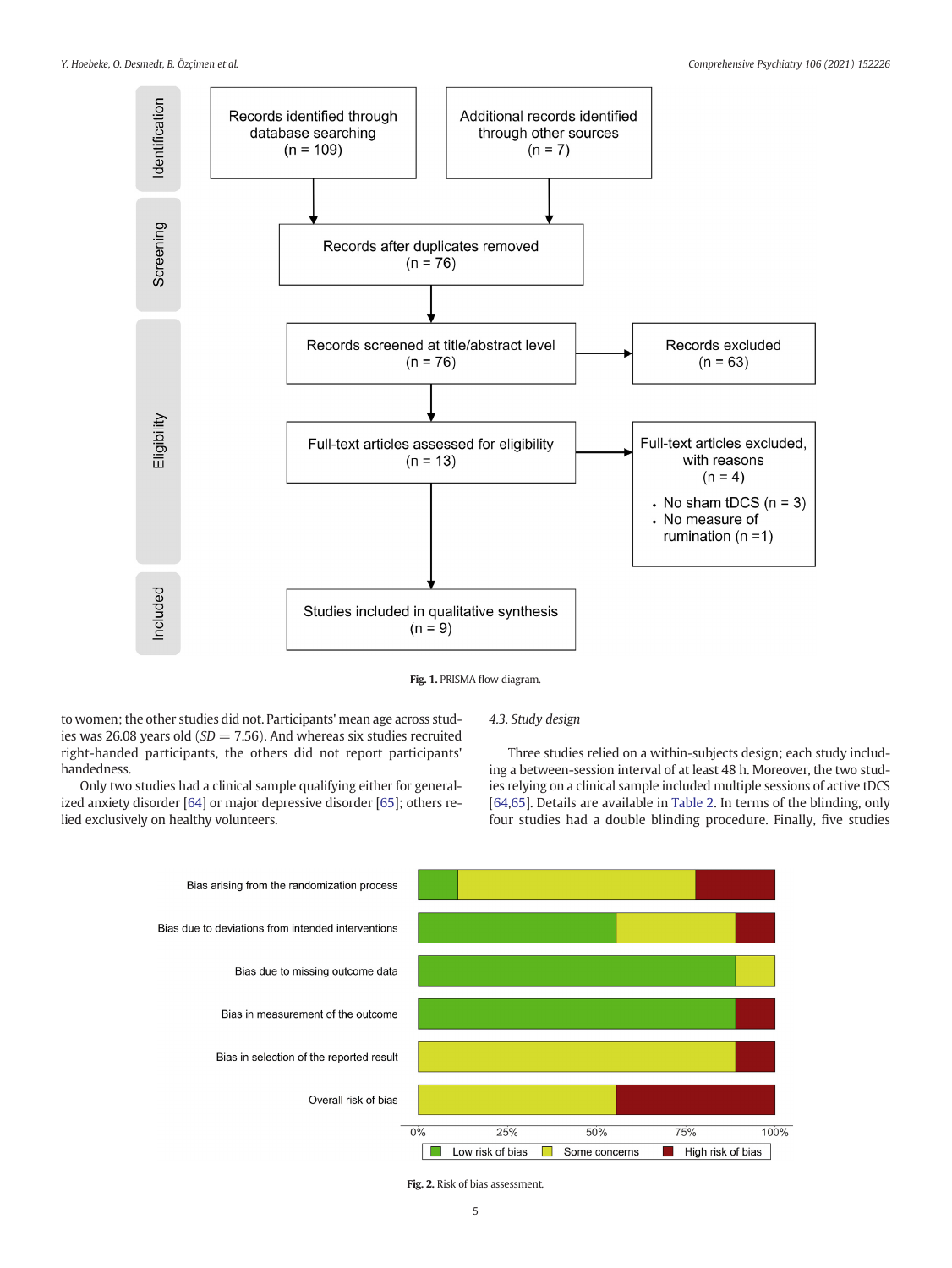<span id="page-5-0"></span>

| Study<br>Table 2                         | TDCS parameters and summary of results.<br>tDCS Parameters |                                                                        |                                                                     |                                             |                   |                                                           |                   |                                         | Sham                                                                | Electrode                  | N of active                                            | BSI     | Summary of results                                                                                                                                                                           |
|------------------------------------------|------------------------------------------------------------|------------------------------------------------------------------------|---------------------------------------------------------------------|---------------------------------------------|-------------------|-----------------------------------------------------------|-------------------|-----------------------------------------|---------------------------------------------------------------------|----------------------------|--------------------------------------------------------|---------|----------------------------------------------------------------------------------------------------------------------------------------------------------------------------------------------|
|                                          | Montage Type                                               | location<br>Anode                                                      | Cathode<br>location                                                 | (mA/cm <sup>2</sup> )<br>Current<br>Density | Intensity<br>(mA) | and Shape<br>Size $\left(\text{cm}^2\right)$<br>Electrode | Duration<br>(min) | ramp-down<br>Ramp-up;<br>$\overline{s}$ | parameters                                                          | determination<br>placement | sessions<br>tDCS                                       |         |                                                                                                                                                                                              |
| Baeken et al.<br>(2017)                  | Cephalic                                                   | Left dIFPC                                                             | Contralateral<br>supraorbital<br>area                               | 0.06                                        | 1.5               | rectangular<br>25                                         | 20                | 30;30                                   | current up and<br>Ramping the<br>down                               | Neuronavigation            |                                                        | $-48 h$ | Anodal tDCS on the left DLPFC reduced state<br>rumination compared to sham                                                                                                                   |
| Clarke et al.<br>(2020)                  | Extra-cephalic                                             | Left dIFPC                                                             | Left superior<br>trapezius<br>muscle                                | 0.0667                                      | $\sim$            | 30                                                        | 20                | 30;30                                   | 1 min of 1 mA<br>ramp-up and<br>ramp-down<br>stimulation<br>between | $10-20$ system             | $\overline{ }$                                         |         | No effect of anodal tDCS on intrusive thoughts                                                                                                                                               |
| De Raedt et al.<br>(2017)                | Cephalic                                                   | Left dIFPC                                                             | Contralateral<br>supraorbital<br>area                               | 0.0429                                      | 1.5               | 35                                                        | 20                | 30;30                                   | current up and<br>Ramping the<br>down                               | Neuronavigation            |                                                        | >48 h   | Anodal tDCS on the left dlPFC reduced<br>rumination compared to sham                                                                                                                         |
| et al. (2015)<br>De Putter               | Cephalic                                                   | Left dIFPC                                                             | Contralateral<br>supraorbital<br>area                               | 0.08                                        | $\sim$            | 25                                                        | 25                | 30;30                                   | current up and<br>Ramping the<br>down                               | 10-20 system               | $\overline{ }$                                         |         | No effect of anodal tDCS on rumination                                                                                                                                                       |
| Kelley et al.<br>(2013)                  |                                                            | Bihemis-pheric (a) Left dlPFC<br>(b) Right<br>dIPFC                    | (b) Left dIPFC<br>(a) $Right$<br>dIPFC                              | 0.0571                                      | $\mathbf 2$       | rectangular<br>35                                         | 15                | 5<br>ió.                                | 30 s of 1 mA<br>ramp-up and<br>ramp-down<br>stimulation<br>between  | 10-20 system               |                                                        |         | anode on the right dlPFC and the cathode on<br>compared to the opposite montage and to<br>Bihemispheric tDCS stimulation, with the<br>the left dlPFC increased state rumination,<br>sham.    |
| $et$ al. $\left( 2018\right)$<br>Movahed | Extra-cephalic                                             | Contra-lateral<br>muscle<br>deltoid                                    | Right dIPFC                                                         | I                                           | $\sim$            | Ï                                                         | 20                | Ï                                       |                                                                     | Ï                          | 10 sessions<br>4 weeks<br>over                         |         | Cathodal tDCS on the right DLPFC decreased<br>worry at post-test and 2 months follow-up.                                                                                                     |
| Vanderhasselt<br>et al. (2013)           | Cephalic                                                   | Left dIFPC                                                             | Contralateral<br>supraorbital<br>area                               | 0.0571                                      | $\mathbf 2$       | 35                                                        | 20                | 30;30                                   | current up and<br>Ramping the<br>down                               | 10-20 system               |                                                        | $-48 h$ | The influence of anodal tDCS on left DLPFC<br>enhancement of WM operations for angry<br>faces (but no direct effect of tDCS on<br>on rumination was mediated by the<br>rumination was found) |
| Vanderhasselt<br>et al. (2015)           | Bihemis-pheric Left dIFPC                                  |                                                                        | Right dIPFC                                                         | 0.08                                        | $\mathbf{C}$      | rectangular<br>25                                         | 30                | 30;15                                   | current up and<br>Ramping the<br>down                               | $10-20$ system             | $2$ weeks/10<br>10 sessions<br>working<br>days<br>over |         | depressive patients but neuromodulation of<br>the DLPFC did not have any supplementary<br>WM training reduced brooding among<br>effect on the reduction of rumination                        |
| Voss et al.<br>(2018)                    | Extra-cephalic                                             | Contra-lateral<br>(a) Left dIPFC<br>muscle<br>deltoid<br>$\widehat{e}$ | (b) Left dIPFC<br>Contra-lateral<br>muscle<br>deltoid<br>$\epsilon$ | 0.0286                                      |                   | 35                                                        | 20                | 5:5                                     | 30 s of 1 mA<br>ramp-up and<br>ramp-down<br>stimulation<br>between  | 10-20 system               | $\sim$                                                 |         | No effect of tDCS on rumination was found nor<br>was there any interaction with the WM task                                                                                                  |
|                                          |                                                            |                                                                        |                                                                     |                                             |                   |                                                           |                   |                                         |                                                                     |                            |                                                        |         |                                                                                                                                                                                              |

6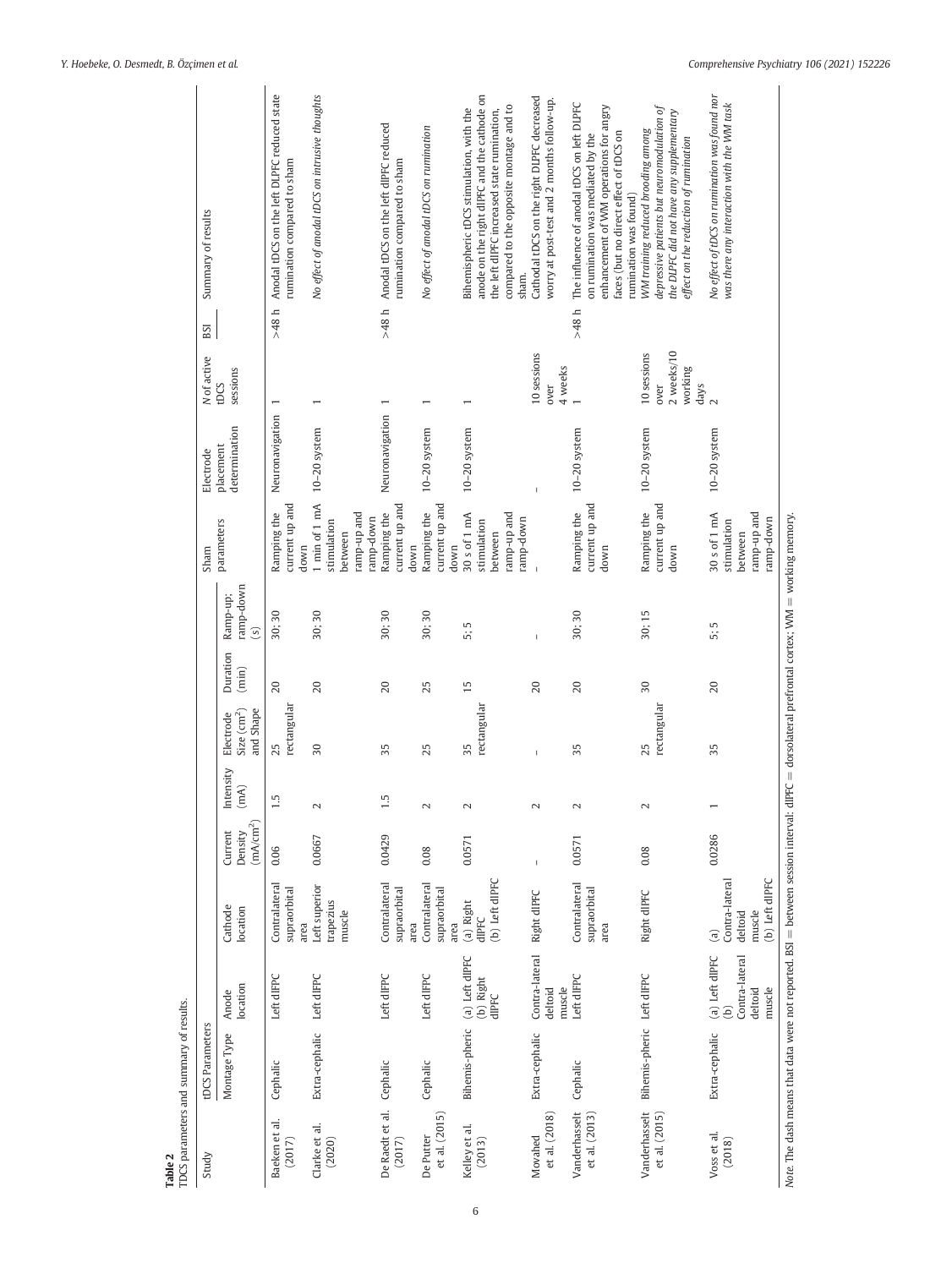included a participant's compensation—either financial compensation or course credits.

#### 4.3.1. Assessment of rumination

As shown in [Table 1,](#page-3-0) two in nine studies did not assess state rumination (i.e., to which extent one is ruminating now), and focused only on trait rumination (i.e., one's general tendency to ruminate). Note that these two studies were conducted in clinical samples. Five studies assessed trait rumination, with most of them  $(n = 3)$  relying on the Ruminative Response Scale [RRS; [66](#page-9-0)].

Among the seven studies assessing state rumination, there were variations in the way state rumination was captured. On the one hand, as individuals naturally tend to ruminate when confronted with stressors, four studies included a laboratory stressor to elicit rumination (for details about the stressors, see [Table 1](#page-3-0)). As shown in [Table 1,](#page-3-0) except for Kelley and al. [\[63](#page-9-0)], the stressor and the measurement of post-stressor state rumination were administered offline (post-tDCS stimulation) among these studies. On the other hand, three studies did not include any formal laboratory stressors to induce rumination but relied on a rest period to do so. This rest period was placed between the end of the stimulation and the assessment of state rumination. As depicted in [Table 1](#page-3-0), rest periods lasted either, 5, 8, or 10 min. Moreover, most studies ( $n = 4$ ) assessed state rumination via the Momentary Ruminative Self-Focus Inventory [MRSI; [67](#page-9-0)].

#### 4.3.2. Tasks administered during tDCS (online task)

As depicted in [Table 1](#page-3-0), five studies had a task administered simultaneously to the stimulation (i.e., online tasks). In four studies, it was computerized cognitive tasks tapping onto working memory. In one study, it was a mindfulness body scan procedure [[50\]](#page-8-0).

#### 4.3.3. tDCS parameters and electrodes' placements

The distinct stimulation parameters are summarized in [Table 2](#page-5-0). The most commonly used parameters were as follows: a stimulation intensity of 2 mA ( $n = 6$ ), a stimulation duration of 20 min ( $n = 5$ ), an electrodes' size of 35 cm<sup>2</sup> ( $n = 4$ ), and a ramping-up and ramping-down of the direct current intensity of 30 s each ( $n = 5$ ). Interestingly, only three studies explicitly reported the shape of the electrodes (see [Table 2\)](#page-5-0). However, there were large study-to-study variations in terms of electrodes' placements (see [Table 2](#page-5-0)). Although eight in nine studies had the anode located over the left dlPFC, cathode placement was not consistent across studies. Six studies had a cephalic montage with either the cathode placed over the contralateral supraorbital area ( $n = 4$ ) or a bihemispheric ("lateralized") montage over the dlPFC ( $n = 2$ ). Studies using bihemispheric montages are based on the assumption that by stimulating simultaneous homotopic regions (with an anode and a cathode), the interhemispheric balance will shift towards the anode, thus potentially favoring the cognitive processing performed on that hemisphere [\[5](#page-8-0)]. Moreover, one study had a montage wherein the cathode was placed over the right dlPFC and the anode over the contralateral deltoid muscle [\[64](#page-9-0)]. Note that 8 studies of the 9 provided information about the exact procedure used for the electrode placement. Among those, the electrodes' placement was determined either via neuronavigation tools ( $n = 2$  studies) or in accordance with the international 10–20 system of electrode placement along with manual measurement to align with this system ( $n = 6$ ).

Finally, regarding the sham stimulation, three different types of scenarios were identified. In the first scenario, the current was ramped-up, then ramped-down immediately ( $n = 5$ ). In the second one, the current was ramped-up, then maintained during 30 s, and finally ramped-down  $(n = 2)$ . Finally, the current was ramped-up, then turned on for 1 min at 1 mA, and ramped-down ( $n = 1$ ).

#### 5. Discussion

In this systematic review, we aimed at providing a comprehensive examination of the sham-controlled tDCS studies targeting rumination among healthy participants or patients with psychiatric disorders, and to assess the research quality of this nascent field. Through this process, nine studies were identified, with only five reporting a significant impact of tDCS on rumination. However, although we did our best to try to identify the most desirable combination of tDCS parameters and methodological features across these five studies reporting a significant impact of tDCS on rumination, these studies were characterized by substantial heterogeneity; thus, precluding any definite statement about the impact of tDCS on rumination. Hereafter, we discuss the critical issues and questions raised by this systematic review.

This review's central finding is the high heterogeneity between studies (e.g., study protocol, tDCS parameters, rumination measures). Although heterogeneity can somewhat be viewed as a strength, in the present case, it precludes any reliable inferences regarding which combination of parameters works or does not. Therefore, it is essential to converge towards the use of more uniformized protocols, and then examine consistency of the findings across iterations. However, despite the heterogeneity, one can strikingly summarize the most frequent tDCS parameters across studies as follows: a stimulation duration of 20 min, a stimulation intensity of 2 mA, and 35  $\text{cm}^2$  electrodes. The most frequently reported sham parameters were a 30-s ramping-up of the stimulation intensity, immediately followed by ramping down the stimulation intensity for 30 s. Of course, the fact that these parameters stand out as the most common in the present systematic review does not imply that they are the best ones to tap precisely onto rumination. In contrast, it is worth noting that these parameters (current density higher than  $0.028 \text{ mA/cm}^2$  and stimulation duration longer than 10 min) have been identified as the most optimal ones in previous systematic reviews and meta-analyses looking at the impact of tDCS on other cognitive processes [\[25,54](#page-8-0)]. Moreover, note that the use of 35cm<sup>2</sup>-size electrodes, a current intensity of 2 mA, and a 20-min duration stimulation have been explicitly recommended as the "gold standard" parameters in the application of tDCS to enhance attention, learning, and memory, in both healthy and clinical populations [\[68\]](#page-9-0).

Beyond the tDCS parameters, a few study's characteristics also stood out among the studies that did achieve to impact on rumination via tDCS: except [\[64\]](#page-9-0), they mostly relied on a within-subject design, included right-handed participants only, and compensated participants for their participation. And, although they may appear anecdotal, these three features should not come as a surprise as they have been already pointed out in other works: (a) a within-subject design is the most common design in tDCS studies [[69\]](#page-9-0); (b) handedness is critical to control for as tDCS stimulation yields different results in a righthanded population compared to left-handed or mixed-handed people [[60\]](#page-9-0); and (c) ensuring that participants' incentives are high improves the effectiveness of tDCS [[59,70\]](#page-9-0). Lastly, although researchers assessed rumination with various measures, each single session tDCS study comprised a resting period prior to the administration of the state rumination measure. Future iterations of studies investigating the effect of tDCS on rumination could thus rely on the combination of these parameters – or give a rationale to explain different design choices – and see whether these results replicate across different laboratories, countries, and samples. One may also wonder whether we could identify specific sets of parameters (e.g., other electrode placement, other stimulation duration) that may drive the null-findings studies. Yet, the heterogeneity between these studies was considerable, and we were unable to identify any specific pattern of parameters or research design's features that would automatically thwart the impact of tDCS on rumination.

This systematic review has conceptual, methodological, and practical implications. In the brain imaging literature, rumination has been associated with activation within the dlPFC [[47](#page-8-0)] and broader cerebral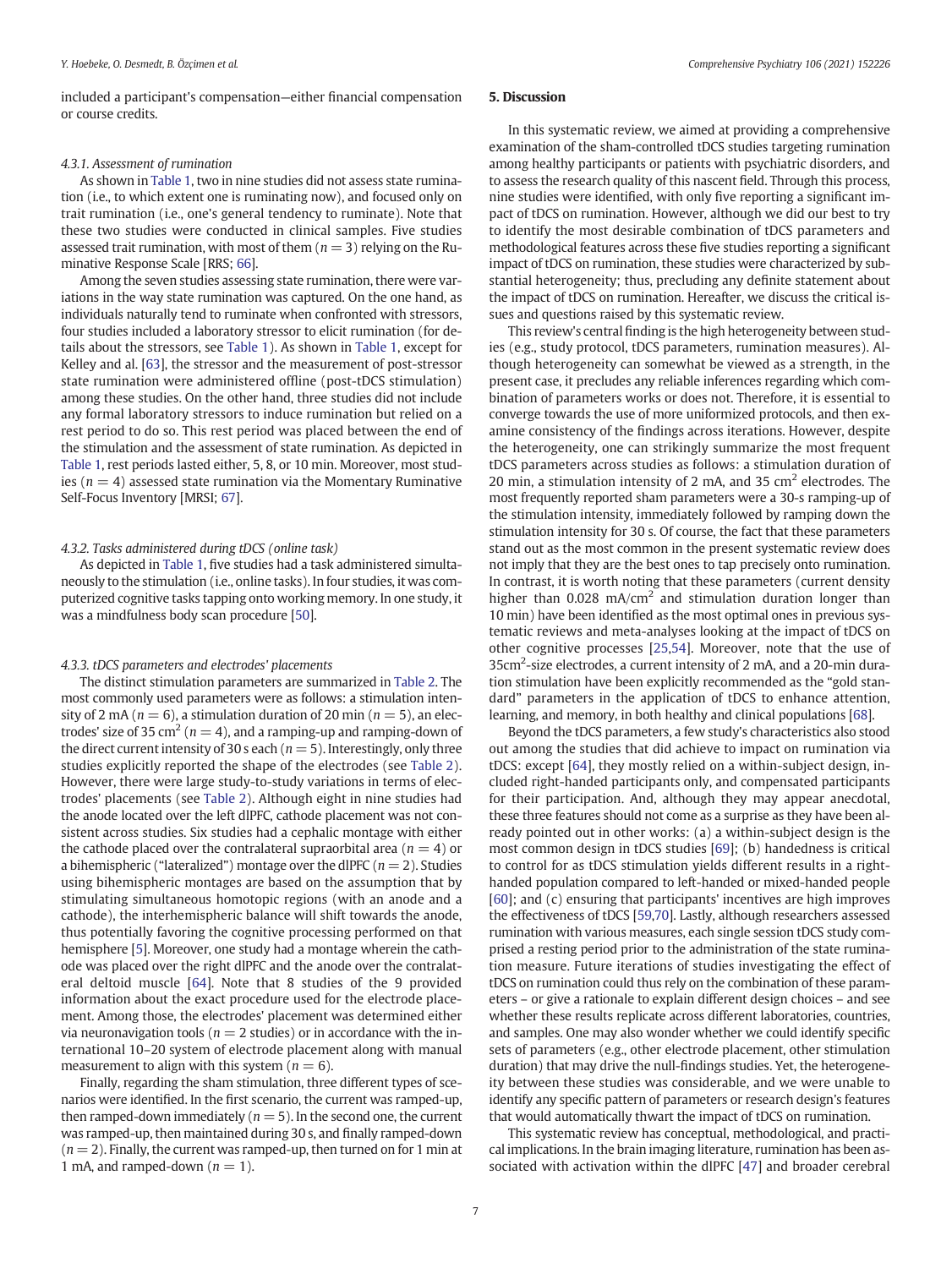<span id="page-7-0"></span>networks [\[71](#page-9-0)]. Accordingly, recent models [[37](#page-8-0)[,72](#page-9-0)] have given the dlPFC a central role. Thus, the studies' results in this systematic review dovetail with the hypothesis that the dlPFC may play a pivotal role. On the other hand, although rumination involves the dlPFC, it also relies on other regions, such as the inferior parietal lobe [\[73,74\]](#page-9-0). Future iterations may also want to examine the potential impact of targeting those regions. At a methodological level, some of the heterogeneity problems mentioned earlier are not specific to the rumination research field but concern the entire tDCS research literature: the tDCS montage, the sample (i.e., sample characteristics or sample size), and open science practices. Different aspects could be improved. For instance, many studies were imprecise about their randomization process, their a priori sample calculation (for a discussion about tDCS studies and the importance of sample size, see [[75\]](#page-9-0)), and future studies would need to be more transparent. Additionally, although we did not extract whether researchers checked and reported adverse effects, future studies should do so as adverse effects might render the blinding procedure ineffective [\[8\]](#page-8-0).

There was a general lack of open science practices in the reviewed studies. Pre-registrations, sharing anonymized data in publicly accessible repositories (e.g., OSF), sharing code, and computerized tasks would usher the field forward (for a discussion, see [\[76](#page-9-0)]). If researchers moved in this direction, it would maximize transparency, research quality, and replicability. In other scientific domains, such open science research practices have already yielded striking impacts. For example, after 2000 (after registration was required in this field), only 8% of the studies investigating the treatment or prevention of cardiovascular disease showed a significant benefit of the intervention, whereas 57% of studies published before 2000 did [[77](#page-9-0)]. Therefore, we believe that open science practices are a critical next step for the field.

The present findings might yield some clinical implications. If the observation that tDCS impacts rumination should turn to be true, it would allow brand new translational interventions for rumination. But to do so, researchers should move to clinical samples and conduct sufficiently powered randomized controlled trials comparing tDCS to treatment as usual, and not only rely on laboratory studies in smallsized healthy samples. Movahed et al. [[64\]](#page-9-0) have already set the scene for such a translation, though their sample size was minimal  $(n$  by  $group = 6$ ). Future iterations would thus want to determine which stimulation parameters, montage, sample characteristics, and research protocols ultimately magnify the effect of tDCS on rumination compared to treatment as usual. On the other hand, it is not always a guarantee that the group-level findings can generalize to the individual's level required for the case-conceptualization and clinical recommendations of a specific client [[78\]](#page-9-0). Thus, intensive idiographic approaches may help clarify, and best understand the clinical value of tDCS integration in the treatment routine (for examples of such idiographic approaches, see [[79](#page-9-0)–81]). Lastly, only two studies investigated the effect of repeated sessions of tDCS. Therefore, researchers should further conduct studies with repeated sessions of tDCS and follow-up assessments as evidence suggests that longer trials with a higher number of sessions are associated with better outcomes [e.g., [82,83](#page-9-0)].

Our systematic review also highlights some limitations that require further investigation in future research. First, the impact of completing a task during the stimulation is unclear in the tDCS literature. The same question applies to the stressor: all but one study [\[63\]](#page-9-0) used an offline stressor. A critical step in future iterations would thus be to clarify the respective impacts of online versus offline stressors as well as of online versus an offline task's completion. Moreover, although it is commonly assumed that anodal stimulation increases cortical excitability and that cathodal stimulation decreases cortical excitability, research has shown that this is not always the case; anodal and cathodal stimulation can have asymmetric effects to the ones expected, especially in the context of tDCS studies focusing on cognitive processes [[5](#page-8-0)[,84](#page-9-0)]. Therefore, investigating how the type of task and stressor (and when they are used) influences the effect of tDCS is especially relevant as tDCS does not induce activity in resting neural networks but modulates

cortical excitability, plasticity, and functional connectivity by interacting with concurrent brain activity [\[4,](#page-8-0)[85](#page-9-0)].

Second, although there is a high correlation between the trait and state ruminations [[67\]](#page-9-0), uncertainty remains regarding the respective tDCS' impact on those two constructs. Future research is thus needed to elucidate this issue: (1) by investigating state and trait rumination in single session tDCS studies; and (2), even more importantly, by conducting longitudinal studies of repeated tDCS sessions in order to address the current gaps in this literature. One may also wonder whether trait rumination moderates tDCS' impact on state rumination. Three of the included studies measured both trait and state rumination, but only one [[62\]](#page-9-0) formally tested this hypothesis. They found that trait rumination did moderate the mediation effect (i.e., the higher the trait rumination, the better the improvement on working memory performance induced by tDCS, and the less they ruminated). Thus, future iterations would want to examine whether this moderated mediational effect remains at varying tDCS parameters and samples.

#### 6. Conclusions

In conclusion, the results of the present systematic review are not definitive. Instead, they set the scene up for the field's larger, ongoing effort to modifying transdiagnostic mechanisms like rumination via brain stimulation techniques. However, because this is the first systematic review of the impact of tDCS on rumination, we also discussed the methodological caveats of this research field to help usher the field forward. From these caveats, we have formulated the following methodological guidelines for future iterations<sup>1</sup> by researchers: (a) embrace open science practices (i.e., more transparency regarding the randomization; pre-registration; and data sharing), (b) use larger sample sizes to increase statistical power, (c) favor the use of protocols and parameters from past studies (unless authors have strong reasons to do otherwise) to ease cumulative science, (d) uncover the best tDCS protocol in general and for particular outcomes (e) and, recruit clinical samples. Like other systematic reviews on emerging research fields, ours fulfills a valuable niche wherein identifying strengths and limitations provides critical clues for larger, more definitive future efforts.

#### Funding sources

YH and AH were supported by a "Special Research Funds" — FSR Research Grant from the Université catholique de Louvain. AH was also supported by the FRS-FNRS Belgian National Science Foundation (Grant "1.C.059.18F"). OD was supported by a FRESH research fellowship from the FRS-FNRS Belgian National Science Foundation (grant number: 34226579) and BO by an "Erasmus+" program scheme. These foundations did not exert any editorial influence over this article.

#### Declaration of competing interest

None.

#### References

[1] [Fregni F, Pascual-Leone A. Technology Insight: noninvasive brain stimulation in neu](http://refhub.elsevier.com/S0010-440X(21)00004-3/rf0005)rology—[perspectives on the therapeutic potential of rTMS and tDCS. Nat Clin Pract](http://refhub.elsevier.com/S0010-440X(21)00004-3/rf0005) [Neurol. 2007;3\(7\):383](http://refhub.elsevier.com/S0010-440X(21)00004-3/rf0005)–93 doi.10/fhwxmr.

<sup>[2]</sup> Nitsche MA, Paulus W. Sustained excitability elevations induced by transcranial DC motor cortex stimulation in humans. Neurology. 2001;57(10):1899. [https://doi.](https://doi.org/10.1212/WNL.57.10.1899) [org/10.1212/WNL.57.10.1899.](https://doi.org/10.1212/WNL.57.10.1899)

 $1$  To ease the reporting of future tDCS studies on rumination, we also created a checklist that includes all the relevant features discussed in this systematic review. We believe that adopting such a checklist may help usher the reproducibility and research quality of this field forward. The checklist is available on the Open Science Framework [\(https://osf.io/](https://osf.io/hzkgt/) [hzkgt/](https://osf.io/hzkgt/)).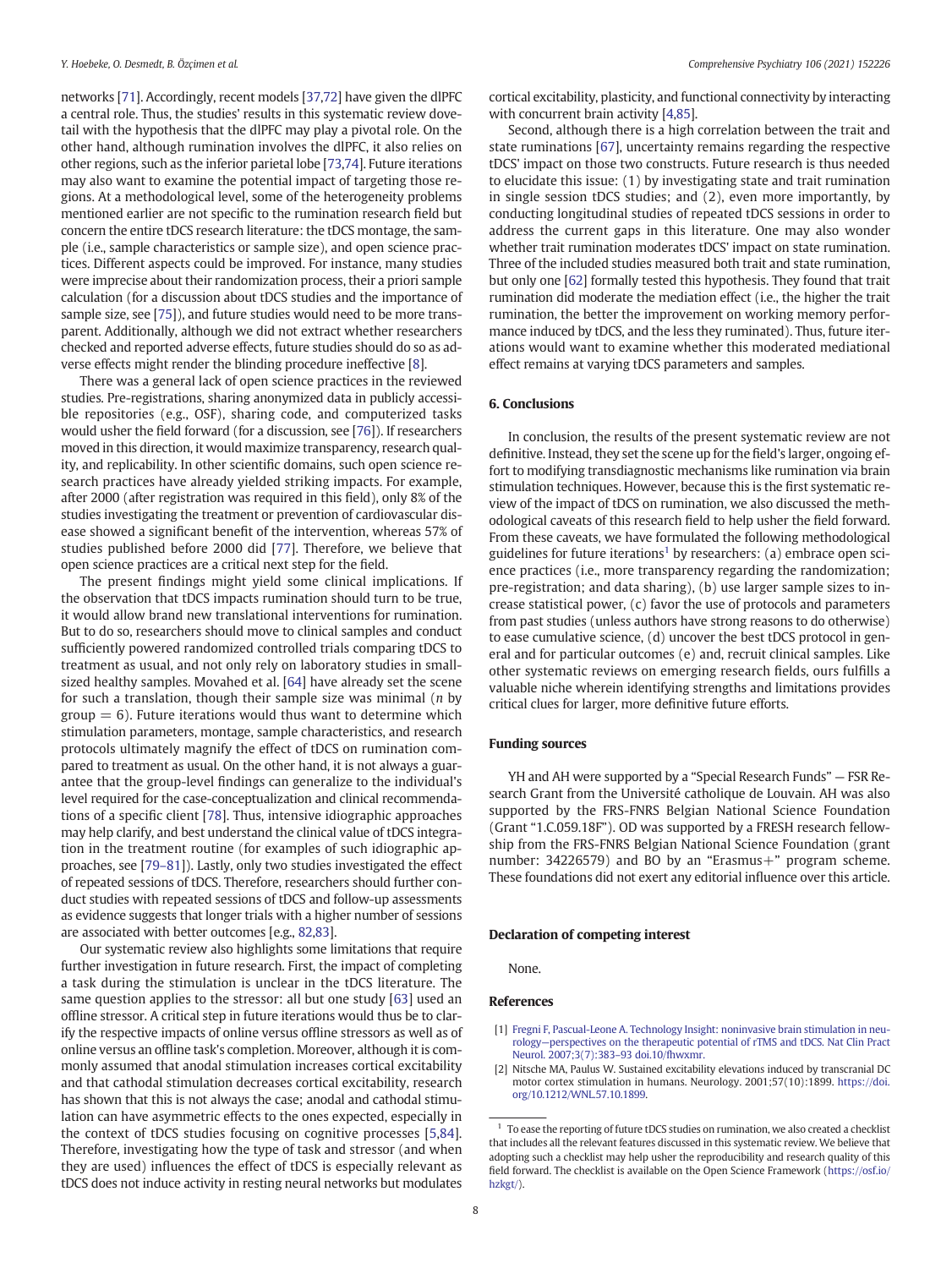- <span id="page-8-0"></span>[4] [Nitsche MA, Cohen LG, Wassermann EM, Priori A, Lang N, Antal A, et al. Transcranial](http://refhub.elsevier.com/S0010-440X(21)00004-3/rf0020) [direct current stimulation: state of the art 2008. Brain Stimul. 2008;1\(3\):206](http://refhub.elsevier.com/S0010-440X(21)00004-3/rf0020)–23 [doi.10/fd6s2h.](http://refhub.elsevier.com/S0010-440X(21)00004-3/rf0020)
- [5] [Jacobson L, Koslowsky M, Lavidor M. tDCS polarity effects in motor and cognitive do](http://refhub.elsevier.com/S0010-440X(21)00004-3/rf0025)[mains: a meta-analytical review. Exp Brain Res. 2012;216\(1\):1](http://refhub.elsevier.com/S0010-440X(21)00004-3/rf0025)–10 doi.10/fcbcwc.
- [6] [Radman T, Ramos RL, Brumberg JC, Bikson M. Role of cortical cell type and morphol](http://refhub.elsevier.com/S0010-440X(21)00004-3/rf0030)[ogy in subthreshold and suprathreshold uniform electric](http://refhub.elsevier.com/S0010-440X(21)00004-3/rf0030) field stimulation in vitro. [Brain Stimul. 2009;2\(4\) 215](http://refhub.elsevier.com/S0010-440X(21)00004-3/rf0030)–228.e3. doi.10/b9zdtv.
- [7] [Ohn SH, Park C-I, Yoo W-K, Ko M-H, Choi KP, Kim G-M, et al. Time-dependent effect](http://refhub.elsevier.com/S0010-440X(21)00004-3/rf0035) [of transcranial direct current stimulation on the enhancement of working memory.](http://refhub.elsevier.com/S0010-440X(21)00004-3/rf0035) [Neuroreport. 2008;19\(1\):43](http://refhub.elsevier.com/S0010-440X(21)00004-3/rf0035)–7 doi.10/d89rtf.
- [8] O'Connell NE, Cossar J, Marston L, Wand BM, Bunce D, Moseley GL, et al. Rethinking clinical trials of transcranial direct current stimulation: participant and Assessor blinding is inadequate at intensities of 2mA. PLoS One. 2012;7(10):e47514. [https://doi.org/10.1371/journal.pone.0047514.](https://doi.org/10.1371/journal.pone.0047514)
- [9] [Fonteneau C, Mondino M, Arns M, Baeken C, Bikson M, Brunoni AR, et al. Sham tDCS:](http://refhub.elsevier.com/S0010-440X(21)00004-3/rf0045) a hidden source of variability? Refl[ections for further blinded, controlled trials. Brain](http://refhub.elsevier.com/S0010-440X(21)00004-3/rf0045) [Stimul. 2019;12\(3\):668](http://refhub.elsevier.com/S0010-440X(21)00004-3/rf0045)–73 doi.10/gftxp3.
- [10] Turi Z, Csifcsák G, Boayue NM, Aslaksen P, Antal A, Paulus W, et al. Blinding is compromised for transcranial direct current stimulation at 1 mA for 20 min in young healthy adults. Eur J Neurosci. 2019;50(8):3261–8. [https://doi.org/10.1111/ejn.](https://doi.org/10.1111/ejn.14403) [14403.](https://doi.org/10.1111/ejn.14403)
- [11] [Horvath JC, Carter O, Forte JD. Transcranial direct current stimulation:](http://refhub.elsevier.com/S0010-440X(21)00004-3/rf0055) five important issues we aren'[t discussing \(but probably should be\). Front Syst Neurosci. 2014;8](http://refhub.elsevier.com/S0010-440X(21)00004-3/rf0055) [doi.10/gdh99m.](http://refhub.elsevier.com/S0010-440X(21)00004-3/rf0055)
- [12] [Tortella G, Casati R, Aparicio LVM, Mantovani A, Senço N, D](http://refhub.elsevier.com/S0010-440X(21)00004-3/rf0060)'Urso G, et al. Transcranial [direct current stimulation in psychiatric disorders. World J Psychiatry. 2015;5\(1\):](http://refhub.elsevier.com/S0010-440X(21)00004-3/rf0060) 88–[102 doi.10/ggrbhb.](http://refhub.elsevier.com/S0010-440X(21)00004-3/rf0060)
- [13] [Borrione L, Moffa AH, Martin D, Loo CK, Brunoni AR. Transcranial direct current stim](http://refhub.elsevier.com/S0010-440X(21)00004-3/rf0065)[ulation in the acute depressive episode: a systematic review of current knowledge. J](http://refhub.elsevier.com/S0010-440X(21)00004-3/rf0065) [ECT. 2018;34\(3\):153](http://refhub.elsevier.com/S0010-440X(21)00004-3/rf0065)–63 doi.10/gf94qj.
- [14] [Dondé C, Neufeld NH, Geoffroy PA. The impact of transcranial direct current stimu](http://refhub.elsevier.com/S0010-440X(21)00004-3/rf0070)[lation \(tDCS\) on bipolar depression, mania, and euthymia: a systematic review of](http://refhub.elsevier.com/S0010-440X(21)00004-3/rf0070) [preliminary data. Psychiatry Q. 2018;89\(4\):855](http://refhub.elsevier.com/S0010-440X(21)00004-3/rf0070)–67 doi.10/gfk45g.
- [15] [Razza LB, Palumbo P, Moffa AH, Carvalho AF, Solmi M, Loo CK, et al. A systematic re](http://refhub.elsevier.com/S0010-440X(21)00004-3/rf0075)[view and meta-analysis on the effects of transcranial direct current stimulation in](http://refhub.elsevier.com/S0010-440X(21)00004-3/rf0075) [depressive episodes. Depress Anxiety. 2020;37\(7\):594](http://refhub.elsevier.com/S0010-440X(21)00004-3/rf0075)–608 doi.10/ggnb4c.
- [16] [Stein DJ, Fernandes Medeiros L, Caumo W, Torres IL. Transcranial direct current](http://refhub.elsevier.com/S0010-440X(21)00004-3/rf0080) [stimulation in patients with anxiety: current perspectives. Neuropsychiatr Dis](http://refhub.elsevier.com/S0010-440X(21)00004-3/rf0080) [Treat. 2020;16:161](http://refhub.elsevier.com/S0010-440X(21)00004-3/rf0080)–9 doi.10/ggkkwd.
- [17] [Yosephi MH, Ehsani F, Daghiani M, Zoghi M, Jaberzadeh S. The effects of trans](http://refhub.elsevier.com/S0010-440X(21)00004-3/rf0085)[cranial direct current stimulation intervention on fear: a systematic review of liter](http://refhub.elsevier.com/S0010-440X(21)00004-3/rf0085)[ature. J Clin Neurosci. 2019;62:7](http://refhub.elsevier.com/S0010-440X(21)00004-3/rf0085)–13 doi.10/gf92s6.
- [18] [Lee EHM, Chan PY, Law EYL, Lin JJX, Hui CLM, Chang WC, et al. Ef](http://refhub.elsevier.com/S0010-440X(21)00004-3/rf0090)ficacy of transcra[nial direct current stimulation \(tDCS\) as a treatment for persistent hallucinations in](http://refhub.elsevier.com/S0010-440X(21)00004-3/rf0090) [patients with schizophrenia: a systematic review and meta-analysis. Schizophr Res.](http://refhub.elsevier.com/S0010-440X(21)00004-3/rf0090) 2018;202:423–[5 doi.10/gf94xx.](http://refhub.elsevier.com/S0010-440X(21)00004-3/rf0090)
- [19] [Zortea M, Ramalho L, Silveira Alves CF, da Braulio G, Lopes R, Torres IL, et al. Trans](http://refhub.elsevier.com/S0010-440X(21)00004-3/rf0095)[cranial Direct Current Stimulation to improve the dysfunction of descending pain](http://refhub.elsevier.com/S0010-440X(21)00004-3/rf0095)[modulating system related to opioids in chronic noncancer pain: an integrative re](http://refhub.elsevier.com/S0010-440X(21)00004-3/rf0095)[view of neurobiology and meta-analysis. Front Neurosci. 2019;13 1218. doi.10/](http://refhub.elsevier.com/S0010-440X(21)00004-3/rf0095) [ggrbhc.](http://refhub.elsevier.com/S0010-440X(21)00004-3/rf0095)
- [20] Lupi M, Martinotti G, Santacroce R, Cinosi E, Carlucci M, Marini S, et al. Transcranial direct current stimulation in substance use disorders: a systematic review of scientific literature. J ECT. 2017;33(3):203–9. [https://doi.org/10.1097/YCT.](https://doi.org/10.1097/YCT.0000000000000401) [0000000000000401.](https://doi.org/10.1097/YCT.0000000000000401)
- [21] [Dalton B, Bartholdy S, Campbell IC, Schmidt U. Neurostimulation in clinical and sub](http://refhub.elsevier.com/S0010-440X(21)00004-3/rf0105)[clinical eating disorders: a systematic update of the literature. Curr Neuropharmacol.](http://refhub.elsevier.com/S0010-440X(21)00004-3/rf0105) 2018;16(8):1174–[92 doi.10/gd6vw8.](http://refhub.elsevier.com/S0010-440X(21)00004-3/rf0105)
- [22] [Heeren A, Billieux J, Philippot P, De Raedt R, Baeken C, de Timary P, et al. Impact of](http://refhub.elsevier.com/S0010-440X(21)00004-3/rf0110) [transcranial direct current stimulation on attentional bias for threat: a proof-of](http://refhub.elsevier.com/S0010-440X(21)00004-3/rf0110)[concept study among individuals with social anxiety disorder. Soc Cogn Affect](http://refhub.elsevier.com/S0010-440X(21)00004-3/rf0110) [Neurosci. 2017;12\(2\):251](http://refhub.elsevier.com/S0010-440X(21)00004-3/rf0110)–60 doi.10/gdmwkv.
- [23] [Silva AF, Zortea M, Carvalho S, Leite J, Torres IL da S, Fregni F, et al. Anodal transcra](http://refhub.elsevier.com/S0010-440X(21)00004-3/rf0115)[nial direct current stimulation over the left dorsolateral prefrontal cortex modulates](http://refhub.elsevier.com/S0010-440X(21)00004-3/rf0115) attention and pain in fi[bromyalgia: randomized clinical trial. Sci Rep. 2017;7 doi.10/](http://refhub.elsevier.com/S0010-440X(21)00004-3/rf0115) [f9zjr7.](http://refhub.elsevier.com/S0010-440X(21)00004-3/rf0115)
- [24] [Brunoni AR, Vanderhasselt M-A. Working memory improvement with non-invasive](http://refhub.elsevier.com/S0010-440X(21)00004-3/rf0120) [brain stimulation of the dorsolateral prefrontal cortex: a systematic review and](http://refhub.elsevier.com/S0010-440X(21)00004-3/rf0120) [meta-analysis. Brain Cogn. 2014;86:1](http://refhub.elsevier.com/S0010-440X(21)00004-3/rf0120)–9 doi.10/xmk.
- [25] Hill AT, Fitzgerald PB, Hoy KE. Effects of anodal transcranial direct current stimulation on working memory: a systematic review and meta-analysis of findings from healthy and neuropsychiatric populations. Brain Stimul. 2016;9(2):197–208. [https://doi.org/10.1016/j.brs.2015.10.006.](https://doi.org/10.1016/j.brs.2015.10.006)
- [26] [Mansell W, Harvey A, Watkins ER, Shafran R. Cognitive behavioral processes across](http://refhub.elsevier.com/S0010-440X(21)00004-3/rf0130) [psychological disorders: a review of the utility and validity of the transdiagnostic ap](http://refhub.elsevier.com/S0010-440X(21)00004-3/rf0130)[proach. Int J Cogn Ther. 2008;1\(3\):181](http://refhub.elsevier.com/S0010-440X(21)00004-3/rf0130)–91 doi.10/cx4j24.
- [27] [Watkins ER. An alternative transdiagnostic mechanistic approach to affective disor](http://refhub.elsevier.com/S0010-440X(21)00004-3/rf0135)[ders illustrated with research from clinical psychology. Emot Rev. 2015;7\(3\):250](http://refhub.elsevier.com/S0010-440X(21)00004-3/rf0135)–5 [doi.10/f7jpsw.](http://refhub.elsevier.com/S0010-440X(21)00004-3/rf0135)
- [28] [Nolen-Hoeksema S, Wisco BE, Lyubomirsky S. Rethinking rumination. Perspect](http://refhub.elsevier.com/S0010-440X(21)00004-3/rf0140) [Psychol Sci. 2008;3\(5\):400](http://refhub.elsevier.com/S0010-440X(21)00004-3/rf0140)–24 doi.10/fbnqtj.
- [29] [McLaughlin KA, Wisco BE, Aldao A, Hilt LM. Rumination as a transdiagnostic factor](http://refhub.elsevier.com/S0010-440X(21)00004-3/rf0145) [underlying transitions between internalizing symptoms and aggressive behavior](http://refhub.elsevier.com/S0010-440X(21)00004-3/rf0145) [in early adolescents. J Abnorm Psychol. 2014;123\(1\):13](http://refhub.elsevier.com/S0010-440X(21)00004-3/rf0145)–23 doi.10/f5wjgd.
- [30] [McLaughlin KA, Nolen-Hoeksema S. Rumination as a transdiagnostic factor in de](http://refhub.elsevier.com/S0010-440X(21)00004-3/rf0150)[pression and anxiety. Behav Res Ther. 2011;49\(3\):186](http://refhub.elsevier.com/S0010-440X(21)00004-3/rf0150)–93 doi.10/ff978m.
- [31] [Ciesla JA, Roberts JE. Self-directed thought and response to treatment for depression:](http://refhub.elsevier.com/S0010-440X(21)00004-3/rf0155) [a preliminary investigation. J Cogn Psychother. 2002;16\(4\):435](http://refhub.elsevier.com/S0010-440X(21)00004-3/rf0155)–53 doi.10/b4n4w3.
- [32] [Schmaling K, Dimidjian S, Katon W, Sullivan M. Response styles among patients with](http://refhub.elsevier.com/S0010-440X(21)00004-3/rf0160) [minor depression and dysthymia in primary care. J Abnorm Psychol. 2002;111\(2\):](http://refhub.elsevier.com/S0010-440X(21)00004-3/rf0160) 350–[6 doi.10/b5qqt7.](http://refhub.elsevier.com/S0010-440X(21)00004-3/rf0160)
- [33] Spinhoven P, Klein N, Kennis M, Cramer AOJ, Siegle G, Cuijpers P, et al. The effects of cognitive-behavior therapy for depression on repetitive negative thinking: a metaanalysis. Behav Res Ther. 2018;106:71–85. [https://doi.org/10.1016/j.brat.2018.04.](https://doi.org/10.1016/j.brat.2018.04.002) [002](https://doi.org/10.1016/j.brat.2018.04.002).
- [34] [Harvey AG, Watkins ER, Mansell W, Shafran R. Cognitive behavioural processes](http://refhub.elsevier.com/S0010-440X(21)00004-3/rf0170) [across psychological disorders: A transdiagnostic approach to research and treat](http://refhub.elsevier.com/S0010-440X(21)00004-3/rf0170)[ment. Oxford: Oxford Univ. Press; 2004 365 p.](http://refhub.elsevier.com/S0010-440X(21)00004-3/rf0170)
- [35] [Nolen-Hoeksema S, Watkins ER. A heuristic for developing transdiagnostic models](http://refhub.elsevier.com/S0010-440X(21)00004-3/rf0175) of psychopathology: explaining multifi[nality and divergent trajectories. Perspect](http://refhub.elsevier.com/S0010-440X(21)00004-3/rf0175) [Psychol Sci. 2011;6\(6\):589](http://refhub.elsevier.com/S0010-440X(21)00004-3/rf0175)–609 doi.10/dbb2cr.
- [36] [De Lissnyder E, Koster EHW, Goubert L, Onraedt T, Vanderhasselt M-A, De Raedt R.](http://refhub.elsevier.com/S0010-440X(21)00004-3/rf0180) [Cognitive control moderates the association between stress and rumination. J](http://refhub.elsevier.com/S0010-440X(21)00004-3/rf0180) [Behav Ther Exp Psychiatry. 2012;43\(1\):519](http://refhub.elsevier.com/S0010-440X(21)00004-3/rf0180)–25 doi.10/b8spbj.
- [37] [Koster EH, De Lissnyder E, Derakshan N, De Raedt R. Understanding depressive ru](http://refhub.elsevier.com/S0010-440X(21)00004-3/rf0185)[mination from a cognitive science perspective: the impaired disengagement hy](http://refhub.elsevier.com/S0010-440X(21)00004-3/rf0185)[pothesis. Clin Psychol Rev. 2011;31\(1\):138](http://refhub.elsevier.com/S0010-440X(21)00004-3/rf0185)–45 doi.10/dtbknm.
- [38] [Whitmer AJ, Banich MT. Inhibition versus switching de](http://refhub.elsevier.com/S0010-440X(21)00004-3/rf0190)ficits in different forms of ru[mination. Psychol Sci. 2007;18\(6\):546](http://refhub.elsevier.com/S0010-440X(21)00004-3/rf0190)–53 doi.10/fs96d4.
- [39] [De Raedt R, Hertel PT, Watkins ER. Mechanisms of repetitive thinking: introduction](http://refhub.elsevier.com/S0010-440X(21)00004-3/rf0195) [to the special series. Clin Psychol Sci. 2015;3\(4\):568](http://refhub.elsevier.com/S0010-440X(21)00004-3/rf0195)–73 doi.10/gghm99.
- [40] [Yang Y, Cao S, Shields GS, Teng Z, Liu Y. The relationships between rumination and](http://refhub.elsevier.com/S0010-440X(21)00004-3/rf0200) [core executive functions: a meta-analysis. Depress Anxiety. 2017;34\(1\):37](http://refhub.elsevier.com/S0010-440X(21)00004-3/rf0200)–50 [doi.10/gghm9k.](http://refhub.elsevier.com/S0010-440X(21)00004-3/rf0200)
- [41] Zetsche U, Bürkner P-C, Schulze L. Shedding light on the association between repetitive negative thinking and deficits in cognitive control – a meta-analysis. Clin Psychol Rev. 2018;63:56–65. [https://doi.org/10.1016/j.cpr.2018.06.001.](https://doi.org/10.1016/j.cpr.2018.06.001)
- [42] [Hoorelbeke K, Koster EHW, Vanderhasselt M-A, Callewaert S, Demeyer I. The in](http://refhub.elsevier.com/S0010-440X(21)00004-3/rf0210)flu[ence of cognitive control training on stress reactivity and rumination in response](http://refhub.elsevier.com/S0010-440X(21)00004-3/rf0210) [to a lab stressor and naturalistic stress. Behav Res Ther. 2015;69:1](http://refhub.elsevier.com/S0010-440X(21)00004-3/rf0210)–10 doi.10/f7dgh5.
- [43] [Siegle GJ, Price RB, Jones NP, Ghinassi F, Painter T, Thase ME. You gotta work at it:](http://refhub.elsevier.com/S0010-440X(21)00004-3/rf0215) [pupillary indices of task focus are prognostic for response to a neurocognitive inter](http://refhub.elsevier.com/S0010-440X(21)00004-3/rf0215)[vention for rumination in depression. Clin Psychol Sci. 2014;2\(4\):455](http://refhub.elsevier.com/S0010-440X(21)00004-3/rf0215)–71 doi.10/ [gghnbk.](http://refhub.elsevier.com/S0010-440X(21)00004-3/rf0215)
- [44] [Bomyea J, Amir N. The effect of an executive functioning training program on work](http://refhub.elsevier.com/S0010-440X(21)00004-3/rf0220)[ing memory capacity and intrusive thoughts. Cogn Ther Res. 2011;35\(6\):529](http://refhub.elsevier.com/S0010-440X(21)00004-3/rf0220)–35 [doi.10/dqnbsf.](http://refhub.elsevier.com/S0010-440X(21)00004-3/rf0220)
- [45] Späti J, Hänggi J, Doerig N, Ernst J, Sambataro F, Brakowski J, et al. Prefrontal thinning affects functional connectivity and regional homogeneity of the anterior cingulate cortex in depression. Neuropsychopharmacology. 2015;40(7):1640–8. [https://doi.](https://doi.org/10.1038/npp.2015.8) [org/10.1038/npp.2015.8.](https://doi.org/10.1038/npp.2015.8)
- [46] [Forster S, Nunez Elizalde AO, Castle E, Bishop SJ. Unraveling the anxious mind: anx](http://refhub.elsevier.com/S0010-440X(21)00004-3/rf0230)[iety, worry, and frontal engagement in sustained attention versus off-task process](http://refhub.elsevier.com/S0010-440X(21)00004-3/rf0230)[ing. Cereb Cortex. 2015;25\(3\):609](http://refhub.elsevier.com/S0010-440X(21)00004-3/rf0230)–18 doi.10/f64j6r.
- [47] [Cooney RE, Joormann J, Eugène F, Dennis EL, Gotlib IH. Neural correlates of rumina](http://refhub.elsevier.com/S0010-440X(21)00004-3/rf0235)[tion in depression. Cogn Affect Behav Neurosci. 2010;10\(4\):470](http://refhub.elsevier.com/S0010-440X(21)00004-3/rf0235)–8 doi.10/fj5tfz.
- [48] Baeken C, Remue J, Vanderhasselt M-A, Brunoni AR, De Witte S, Duprat R, et al. Increased left prefrontal brain perfusion after MRI compatible tDCS attenuates momentary ruminative self-referential thoughts. Brain Stimul. 2017;10(6):1088–95. [https://doi.org/10.1016/j.brs.2017.09.005.](https://doi.org/10.1016/j.brs.2017.09.005)
- [49] De Raedt R, Remue J, Loeys T, Hooley JM, Baeken C. The effect of transcranial direct current stimulation of the prefrontal cortex on implicit self-esteem is mediated by rumination after criticism. Behav Res Ther. 2017;99:138–46. [https://doi.org/10.](https://doi.org/10.1016/j.brat.2017.10.009) [1016/j.brat.2017.10.009.](https://doi.org/10.1016/j.brat.2017.10.009)
- [50] [Clarke PJF, Sprlyan BF, Hirsch CR, Meeten F, Notebaert L. tDCS increases anxiety re](http://refhub.elsevier.com/S0010-440X(21)00004-3/rf0250)[activity to intentional worry. J Psychiatr Res. 2020;120:34](http://refhub.elsevier.com/S0010-440X(21)00004-3/rf0250)–9 doi.10/gghncg.
- [51] [Chew T, Ho K-A, Loo CK. Inter- and intra-individual variability in response to trans](http://refhub.elsevier.com/S0010-440X(21)00004-3/rf0255)[cranial direct current stimulation \(tDCS\) at varying current intensities. Brain Stimul.](http://refhub.elsevier.com/S0010-440X(21)00004-3/rf0255) 2015;8(6):1130–[7 doi.10/gghnc4.](http://refhub.elsevier.com/S0010-440X(21)00004-3/rf0255)
- [52] [Li LM, Uehara K, Hanakawa T. The contribution of interindividual factors to variabil](http://refhub.elsevier.com/S0010-440X(21)00004-3/rf0260)[ity of response in transcranial direct current stimulation studies. Front Cell Neurosci.](http://refhub.elsevier.com/S0010-440X(21)00004-3/rf0260) [2015;9 doi.10/gghnc3.](http://refhub.elsevier.com/S0010-440X(21)00004-3/rf0260)
- [53] [Berryhill ME, Martin D. Cognitive effects of transcranial direct current stimulation in](http://refhub.elsevier.com/S0010-440X(21)00004-3/rf0265) [healthy and clinical populations: an overview. J ECT. 2018;1 doi.10/gf94p7.](http://refhub.elsevier.com/S0010-440X(21)00004-3/rf0265)
- [54] [Dedoncker J, Brunoni AR, Baeken C, Vanderhasselt M-A. A systematic review and](http://refhub.elsevier.com/S0010-440X(21)00004-3/rf0270) [meta-analysis of the effects of transcranial direct current stimulation \(tDCS\) over](http://refhub.elsevier.com/S0010-440X(21)00004-3/rf0270) [the dorsolateral prefrontal cortex in healthy and neuropsychiatric samples: in](http://refhub.elsevier.com/S0010-440X(21)00004-3/rf0270)flu[ence of stimulation parameters. Brain Stimul. 2016;9\(4\):501](http://refhub.elsevier.com/S0010-440X(21)00004-3/rf0270)–17 doi.10/f8r3hc.
- [55] Meron D, Hedger N, Garner M, Baldwin DS. Transcranial direct current stimulation (tDCS) in the treatment of depression: systematic review and meta-analysis of efficacy and tolerability. Neurosci Biobehav Rev. 2015;57:46–62. [https://doi.org/10.](https://doi.org/10.1016/j.neubiorev.2015.07.012) [1016/j.neubiorev.2015.07.012](https://doi.org/10.1016/j.neubiorev.2015.07.012).
- [56] [Moher D, Shamseer L, Clarke M, Ghersi D, Liberati A, Petticrew M, et al. Preferred](http://refhub.elsevier.com/S0010-440X(21)00004-3/rf0280) [reporting items for systematic review and meta-analysis protocols \(PRISMA-P\)](http://refhub.elsevier.com/S0010-440X(21)00004-3/rf0280) [2015 statement. Syst Rev. 2015;4\(1\) 1. doi.10/gcsk56.](http://refhub.elsevier.com/S0010-440X(21)00004-3/rf0280)